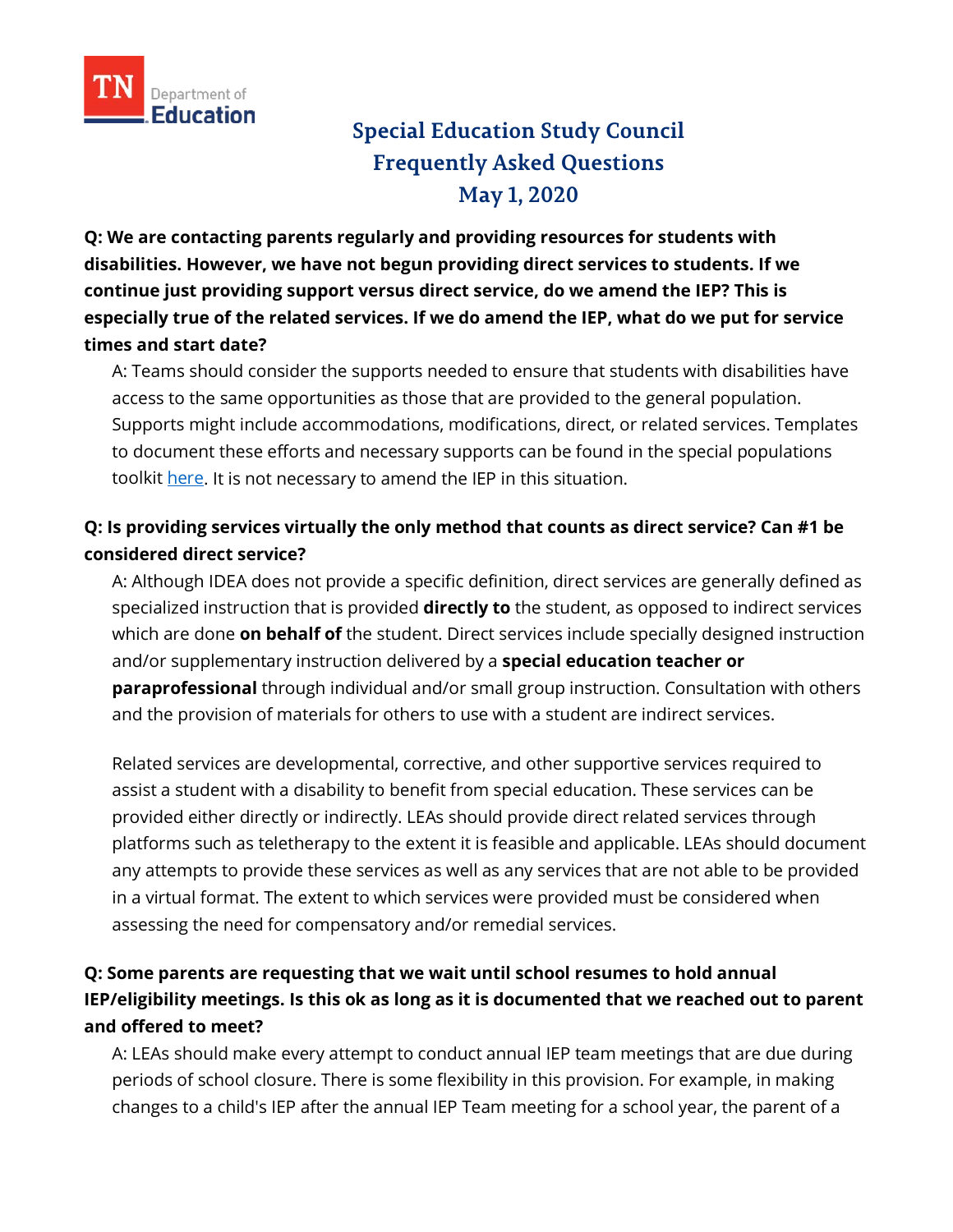

child with a disability and the LEA may agree not to convene an IEP Team meeting for the purposes of making those changes, and instead may develop a written document to amend or modify the child's current IEP. In addition, when conducting IEP Team meetings and placement meetings, the parent of a child with a disability and an LEA may agree to use alternative means of meeting participation requirements, such as video conferences and conference calls.

### **IEP team meeting timelines may be extended only if**:

- 1. The LEA has reasonably determined the use of virtual technology is not a suitable method of conducting the required meeting; or
- 2. Information necessary for the IEP team's deliberation is not attainable due to recommendations of the state or local health departments that limit access to important student records.

These decisions must include the child's parent or guardian and meaningfully work towards ensuring that each child receives an IEP review commensurate with the intent of the law, and in the best interest of the child.

# **Q: Can an individual school decide to hold all meetings upon return as long as they have contacted parents and discussed and parents agree?**

A: See response above. Postponing meetings may result in expired IEPs, as well as a backlog and an unnecessary delay to IEP decisions and the provision of necessary special education services.

# **Q: How do we actually complete each section of the IEP to address virtual instruction? Can you provide a sample of what is expected?**

A: If the only change to a student with a disability's educational services is that they will be provided virtually rather than in person (but the type and amount of services otherwise remain unchanged), an IEP team meeting is not required, and no changes need to be made to the IEP.

# **Q: If we are not requiring learning for ALL students, how are we responsible for providing SPED services? Isn't this the same as when we are on breaks and summer? If general education peers are not being provided educational services, how are sped students entitled to more than their peers?**

A: If an LEA closes its schools (no attendance, no grades), but provides optional enrichment activities to the general student population, it must ensure that students with disabilities also have equal access to the same educational opportunities, including the provision of FAPE. The LEA should review the student's IEP to determine any accommodations or modifications needed to ensure access to the activities, given the mode in which the activities are being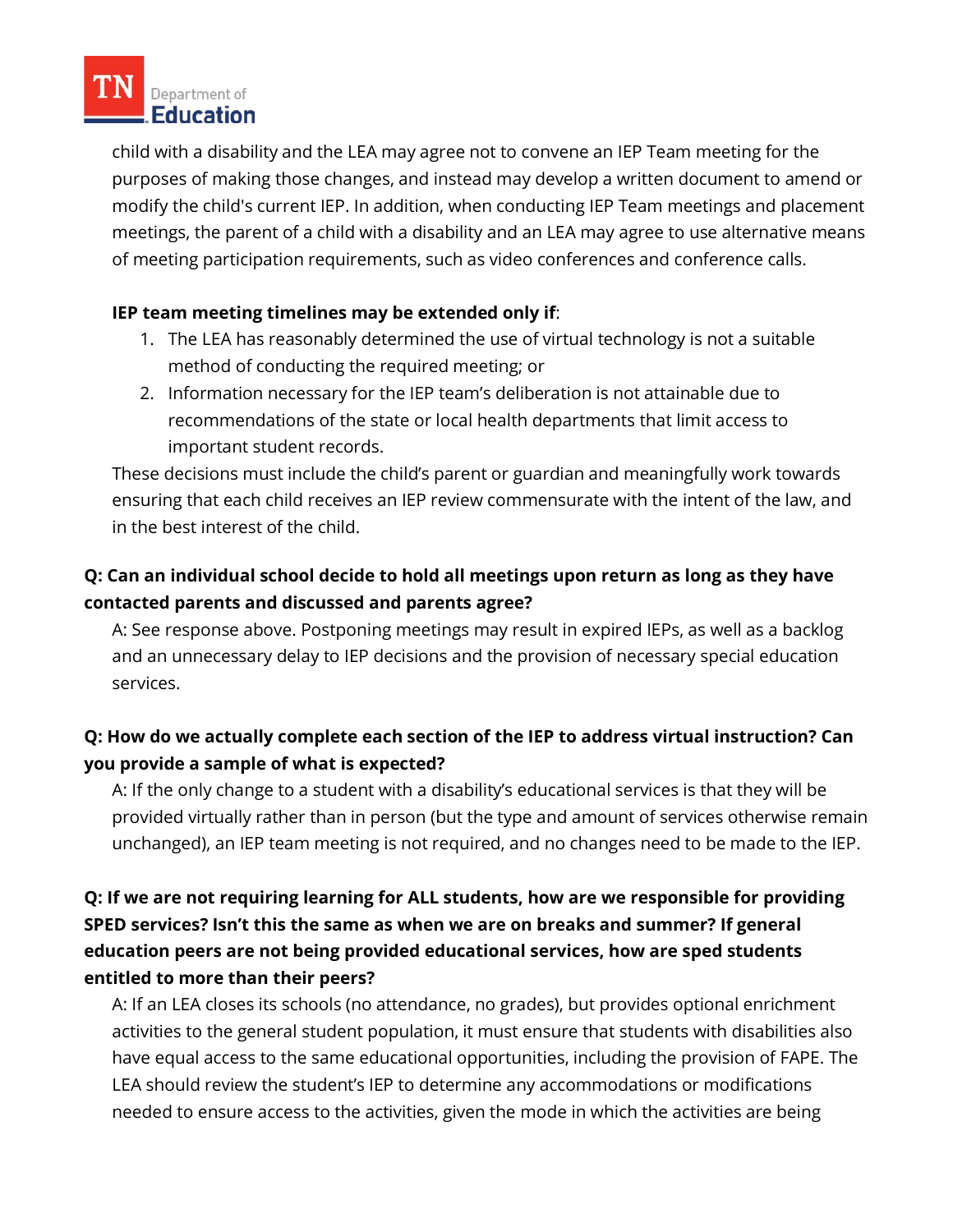

delivered. Some students may be able to access the activity with accommodations while others may need additional supports or modifications to the material to ensure equitable access to the content. During this time, districts are not required to provide any direct special education services that require face-to-face interaction with students. IEP teams must convene to discuss which of a student's direct services are able to be provided virtually and whether such services must be provided in order to ensure FAPE. Keep in mind that how a district will provide FAPE will look different during this unprecedented period of national and state emergency. While ensuring the health and safety of students and educators is a priority, it may not be feasible during the current period of school closures to provide, for example, hands-on physical therapy, occupational therapy, or tactile sign language services. However, many specialized instructional opportunities and related services may be modified to be effectively provided by sending resources and supports to students directly, online or telephonically. Any services delivered during the school closure will not only support student learning, assist in the maintenance of skills, but may also reduce the number of compensatory hours owed. If an LEA closes its schools, and does not provide any educational services to the general student population, the LEA is not required to FAPE to students with disabilities during that same period of time. Remember that any services provided to SWDs during periods of school closure will mitigate the effects of regression and possible need for additional services to recoup lost skills once school resumes.

## **Q: How do we address assuring that students and staff have access to all necessary tools? (Internet, knowledge of technology)**

A: Technology grants have been made available to support the use of technology, including technology with universal design principles, assistive technology devices, and technology for telehealth services, to maximize accessibility to the general education curriculum for children with disabilities.

# **Q: If we will be held responsible for providing compensatory services, funding to do so is a concern. When would these services be offered? How will they impact LRE if we are "doubling" the amount of sped services a student receives when we return to school?**

A: In addition to the CARES Act funding , the department will issue a grant opportunity in which districts can apply for up to \$20,000 to support innovative approaches to providing remediation for students with disabilities as a result of COVID-19 school closures, including staffing needs. The department will also increase the total amount of funding awarded through the IDEA funding formula for the 2020-21 school year. The department is also working closely with OSEP to understand the possible flexibilities associated with state and local determinations.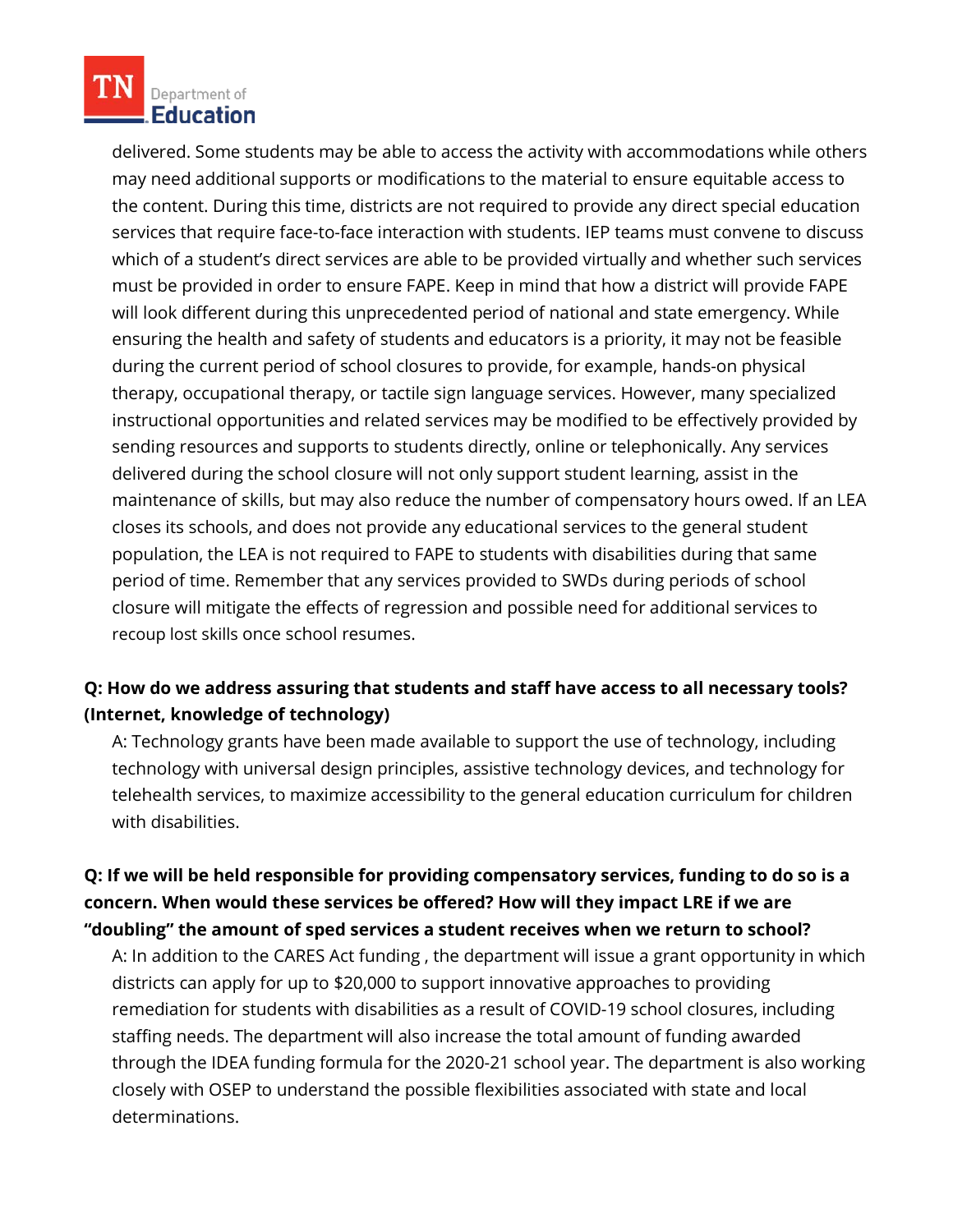

#### **Q: Will we be held harmless regarding APR indicators impacted by this closure?**

A: The department is working closely with OSEP to understand the possible flexibilities associated with state and local determinations.

# **Q: Can additional options be added as acceptable reasons for timeline extensions? Can more guidance be provided on what was passed by State Board? If a district was out of school for 30 days, does that mean those 45 days didn't count in the timeline or does the district have an additional 45 days when school resumes?**

A: According to the emergency state board rule, the 60 calendar day timeline for initial evaluations may be extended by the duration of an order, declaration, or recommendation to stay at home, self-quarantine, or implement social distancing that results in school closure. The timeline is restarted when that order, declaration, or recommendation is lifted. The order, declaration, or recommendation may be related to the recent tornados and/or COVID-19 outbreak. The duration of the timeline extension may vary from one school district to the next. As a result, one school district's extension may be longer than another's. The Department of Education has issued detailed [guidance](https://www.tn.gov/content/dam/tn/education/health-&-safety/Special%20Education%20Emergency%20Rules%204.16.20_FINAL.pdf) on how to calculate the length of a school district's allowable extension based on the duration of the order, declaration, or recommendation a school district chooses to follow.

#### **Q: What do districts do with discretionary grant funds that have not yet been spent?**

A: Individual questions related to current discretionary grant funds should be sent to Allison Davey at **Allison.Davey@tn.gov.** 

# **Q: Will there be any direct ongoing means of communication between TDOE and SPED directors?**

A: Each Monday, email blasts from the Office of Whole Child are sent to stakeholders, including special education directors, with updated guidance and resources. Attendance at upcoming virtual study council meetings are also being scheduled for May.

# **Q: Considering all kids are regressing with closure, are we expected to use a different formula for SWDs? If so, what?**

A: Once normal district operations resume, IEP teams will need to examine the regression, or loss of skills, for individual students and determine whether this regression necessitates additional services for the recoupment of these skills. Additional guidance will be provided to assist IEP teams in this decision making process.